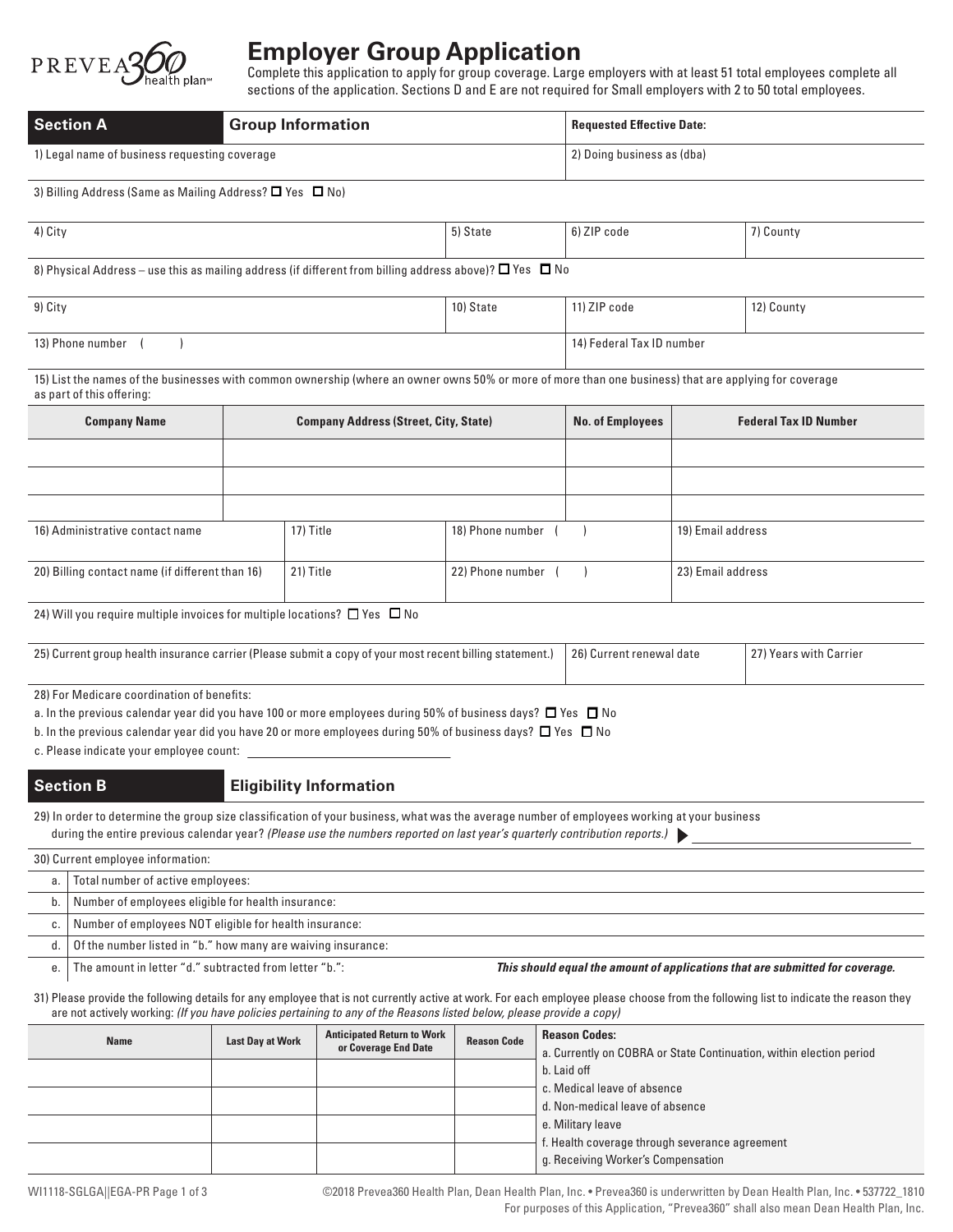# **Section C Eligibility Information**

32) Coverage must be offered to all eligible employees with a normal work week of 30 hours. Please indicate what your hourly requirement is if it is less than 30 hours per week. (Small Employers may only request down to a minimum of 20 hours per week. The hourly requirement for Large and Small Employers may not exceed 30 hours per week by law.):

33) Waiting period for new employees to obtain health insurance coverage: *(please note this cannot exceed 90 calendar days)*

### a. First of the month following:  $\Box$  0 days  $\Box$  30 days  $\Box$  60 days

b. | Immediately following:  $\Box$  0 days  $\Box$  30 days  $\Box$  60 days  $\Box$  90 days

c. | Other:

34) Are employees who return to work from layoff, leave of absence, change from part-time to full-time, or are rehired required to serve the waiting period?  $\Box$  Yes  $\Box$  No (If no, please provide your policy information)

35) Late enrollee provision: Please select one of the 2 following options:

□ Our policy will have an Annual Open Enrollment period upon renewal where non-covered employees and dependents may enroll in the plan. Outside of the Annual Open Enrollment period applications will not be accepted.

 $\Box$  Our policy will have a 90 day waiting period for non-covered employees and dependents before coverage begins.

36) Employee termination is effective:  $\Box$  End of the month  $\Box$  End of the day

37) Dependent maximum age termination is effective:  $\Box$  End of the year  $\Box$  End of the month  $\Box$  End of the day

38) Do you have an additional orientation period for new employees? **O** Yes **O** No *If yes, please indicate the length (must not exceed 30 days):* 

39) Are you requesting Domestic Partner coverage?  $\Box$  Yes  $\Box$  No If yes, a signed Domestic Partner Addendum is required. (*Please provide your policy information*)

40) Are you requesting retiree coverage? *(available to employers with 20 or more enrolled employees)*  Yes No *(Please provide your policy information)*

a. Total number of retirees:

b. | Minimum age requirement:

c. | Years of service requirement:

# **Section D Large Employers Only (Not Required for Small Employers)**

| 41) Type of current coverage: $\Box$ HMO $\Box$ POS $\Box$ PPO $\Box$ Fully Insured $\Box$ Self-Funded                                                    | <b>Renewal Date:</b>                                                                                                                                                    |  |
|-----------------------------------------------------------------------------------------------------------------------------------------------------------|-------------------------------------------------------------------------------------------------------------------------------------------------------------------------|--|
|                                                                                                                                                           | If your coverage includes High Deductible Health Plans, do you fund any of the deductible for your employees? $\Box$ Yes $\Box$ No If Yes, what amount?:                |  |
| 42) Current total monthly premium:<br>a) Upcoming renewal monthly premium or % of increase:                                                               |                                                                                                                                                                         |  |
| 43) Please select the tier structure you prefer:                                                                                                          |                                                                                                                                                                         |  |
| 2 Tier (Single, Family)                                                                                                                                   | $\Box$ Special 3 Tier (Single, Employee+Spouse or Child(ren), Family)                                                                                                   |  |
| $\Box$ 3 Tier (Single, Employee+1, Family)                                                                                                                | $\Box$ 4 Tier (Single, Employee+Spouse, Employee+Child(ren), Family)                                                                                                    |  |
| 44) Will your company offer another health insurance carrier alongside Prevea360? $\square$ Yes $\square$ No<br>If yes, please list the carriers offered: |                                                                                                                                                                         |  |
| 45) Employee Classes: Do you want to offer different benefits by class of employee? $\Box$ Yes $\Box$ No                                                  |                                                                                                                                                                         |  |
| If yes, please select which classes you have:                                                                                                             | □ Hourly □ Salaried □ Union □ Non-Union □ Part-Time □ Full-Time □ Management □ Non-Management □ Executives                                                              |  |
|                                                                                                                                                           |                                                                                                                                                                         |  |
| List any classes you are <b>excluding</b> from coverage:                                                                                                  |                                                                                                                                                                         |  |
| provisions by class of employee, please list that information here (or submit a list with this application):                                              | 46) Question 33 required you to select a waiting period for new employees. If you would like different waiting periods by class of employee or you allow different plan |  |

47) Do you have different hourly requirements for different classes of employees?  $\Box$  Yes  $\Box$  No If yes, please list them here:

### 48) Do you have variable-hour employees?  $\Box$  Yes  $\Box$  No

*If yes, request the variable-hour employee language template from your sales representative and submit with this application.*